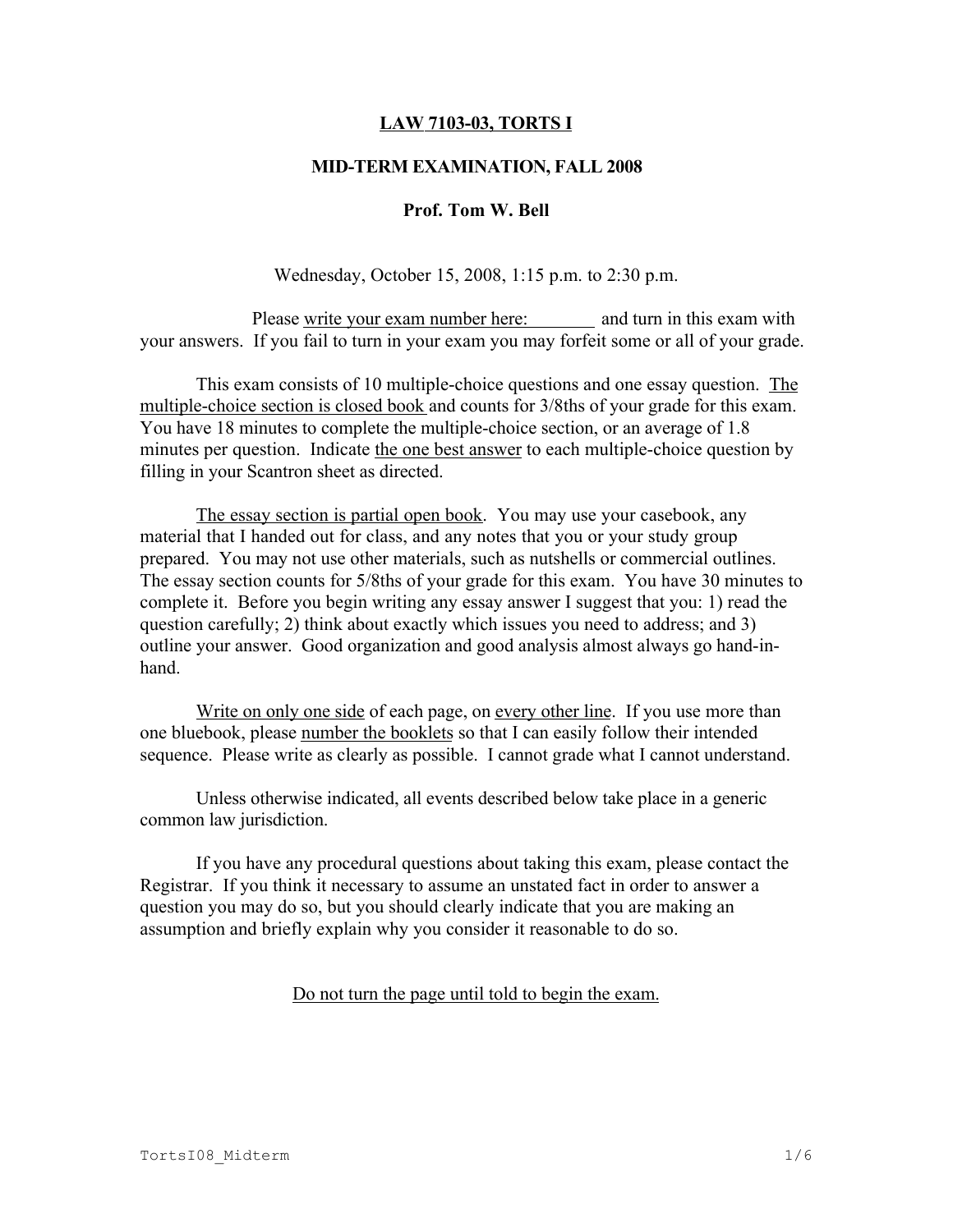Please write your exam number here: and turn in this exam with your answers. If you fail to turn in your exam you may forfeit some or all of your grade.

# Multiple Choice Questions

3/8ths of exam's total grade (maximum time: 18 minutes, or 1.8 minutes/question)

[material redacted]